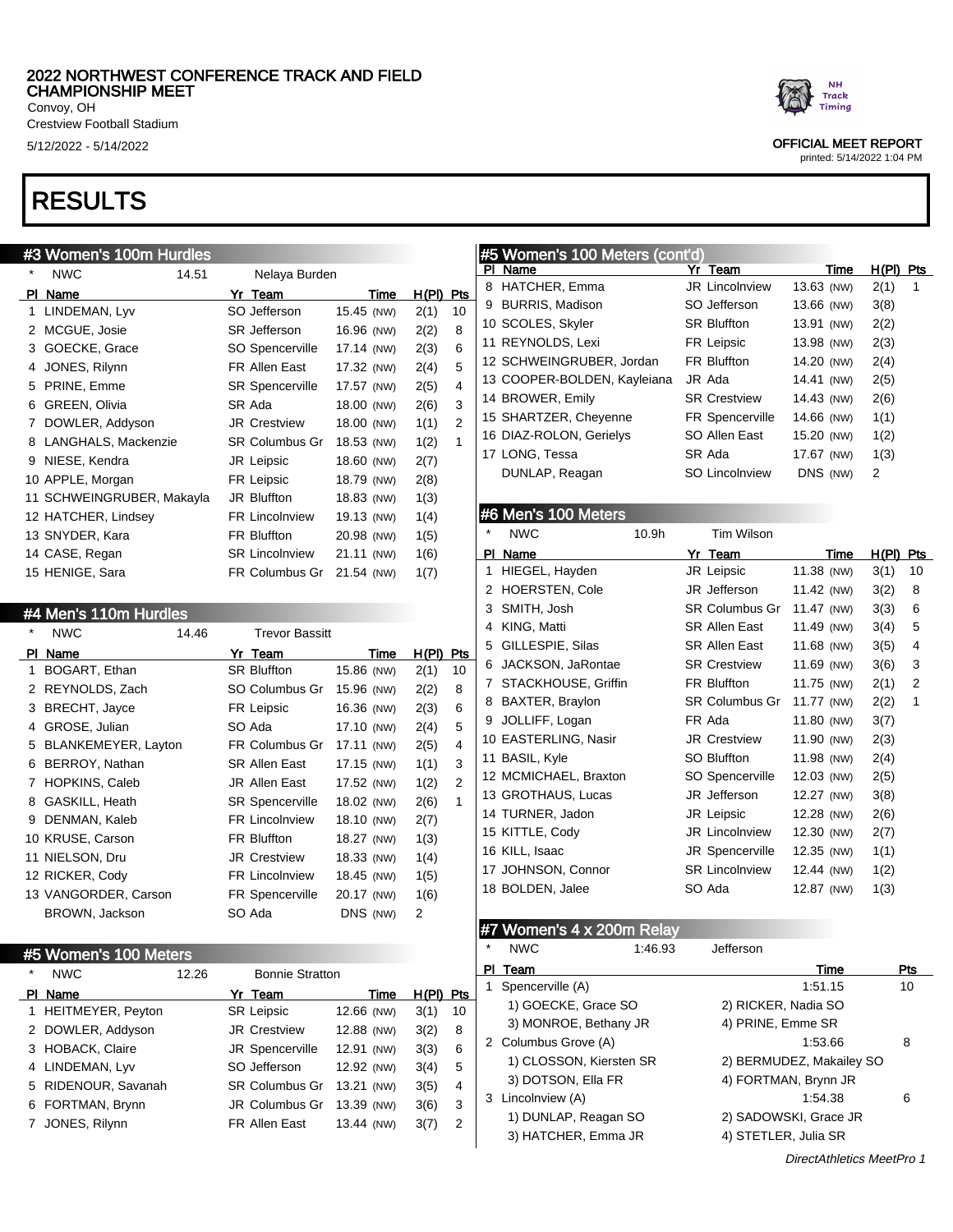$300 \times R_{\text{max}}$ 

Crestview Football Stadium

# RESULTS

| #7 vvomen's 4 x 200m Relay (cont d)               |                                   |                 | I#9 WOMEN'S TOUU MEters (CONTQ) |                                |                        |                 |
|---------------------------------------------------|-----------------------------------|-----------------|---------------------------------|--------------------------------|------------------------|-----------------|
| PI Team<br>4 Bluffton (A)                         | Time<br>1:55.26                   | <u>Pts</u><br>5 | PI Name<br>3 KULWICKI, Macy     | Yr Team<br><b>JR Crestview</b> | <b>Time</b><br>5:56.19 | <b>Pts</b><br>6 |
|                                                   |                                   |                 |                                 |                                | 6:05.32                |                 |
| 1) DILLER, Allison JR                             | 2) SCOLES, Sami JR                |                 | 4 VOICE, Kirsten                | <b>SR Spencerville</b>         |                        | 5               |
| 3) SCOLES, Skyler SR                              | 4) GIESIGE, Kendal JR             |                 | 5 COIL, Kendall                 | <b>FR Lincolnview</b>          | 6:12.63                | 4               |
| 5 Jefferson (A)                                   | 1:57.66                           | 4               | 6 WENSINK, Lola                 | <b>SR Leipsic</b>              | 6:16.52                | 3               |
| 1) BURRIS, Madison SO                             | 2) BAYMAN, Aubree FR              |                 | 7 CARMAN, Isabelle              | SO Allen East                  | 6:25.06                | $\overline{2}$  |
| 3) SITES, Serenity JR                             | 4) TEMAN, Madyson SO              |                 | 8 PAINTER, Amairi               | <b>SO Bluffton</b>             | 6:26.73                | $\mathbf{1}$    |
| $6$ Ada $(A)$                                     | 2:00.34                           | 3               | 9 MORMAN, Grace                 | FR Columbus Gr                 | 6:27.66                |                 |
| 1) BURKHART, Olivia SO                            | 2) POLING, Alexandra FR           |                 | 10 PHILLIPS, Josie              | SO Ada                         | 6:35.55                |                 |
| 3) COOPER-BOLDEN, Kayleiana JR 4) KING, Mariah SO |                                   |                 | 11 KEEHN, Ellie                 | JR Columbus Gr                 | 6:43.26                |                 |
| 7 Leipsic (A)                                     | 2:02.12                           | 2               | 12 HINEBAUGH, Kaiya             | FR Allen East                  | 6:53.38                |                 |
| 1) FAUSEY, Skylar FR                              | 2) APPLE, Morgan FR               |                 | 13 SCOTT, Adrieanna             | <b>SO Crestview</b>            | 7:39.46                |                 |
| 3) SCHROEDER, Kadyn SR                            | 4) REYNOLDS, Lexi FR              |                 | 14 SEUVER, Resse                | <b>FR Lincolnview</b>          | 7:46.88                |                 |
|                                                   |                                   |                 | ORDUNO, Deserine                | FR Leipsic                     | <b>DNS</b>             |                 |
| #8 Men's 4 x 200m Relay                           |                                   |                 |                                 |                                |                        |                 |
| <b>NWC</b><br>1:30.43                             | <b>Bluffton</b>                   |                 | #10 Men's 1600 Meters           |                                |                        |                 |
| PI Team                                           | Time                              | Pts             | <b>NWC</b><br>4:23.07           | <b>Bayley Tow</b>              |                        |                 |
| 1 Allen East (A)                                  | 1:33.16                           | 10              | PI Name                         | Yr Team                        | Time                   | <b>Pts</b>      |
| 1) KING, Matti SR                                 | 2) GILLESPIE, Silas SR            |                 | 1 ANTRIM, Eden                  | JR Bluffton                    | 4:30.87                | 10              |
| 3) NEFF, Ashton SR                                | 4) FRIESNER, Jackson FR           |                 | 2 OAKMAN, Lanny                 | JR Spencerville                | 4:36.34                | 8               |
| 2 Columbus Grove (A)                              | 1:33.42                           | 8               | 3 SIDLE, Hunter                 | SR Allen East                  | 4:40.86                | 6               |
| 1) BAXTER, Braylon SR                             | 2) SCHROEDER, Jacksen SR          |                 | 4 ROBINSON, Jackson             | <b>SR Lincolnview</b>          | 4:45.22                | 5               |
| 3) MYERS, Landon SR                               | 4) SMITH, Josh SR                 |                 | 5 BALDAUF, Conner               | <b>SO Lincolnview</b>          | 4:46.07                | 4               |
| 3 Bluffton (A)                                    | 1:37.05                           | 6               | 6 LANGHALS, Roy                 | <b>SR Columbus Gr</b>          | 4:47.34                | 3               |
| 1) STACKHOUSE, Griffin FR                         | 2) HOFFMAN, Nolan JR              |                 | 7 BONIFAS, Bryce                | FR Columbus Gr                 | 4:54.01                | 2               |
| 3) SCHAADT, Nate SR                               | 4) BASIL, Kyle SO                 |                 | 8 BALDAZO, Diego                | <b>FR Leipsic</b>              | 5:10.44                | $\mathbf{1}$    |
| 4 Lincolnview (A)                                 | 1:37.30                           | 5               | 9 TOMLINSON, Hayden             | <b>SR Crestview</b>            | 5:13.67                |                 |
| 1) COX, Kohen JR                                  | 2) COIL, Tennesy FR               |                 | 10 ANTRIM, Levi                 | FR Bluffton                    | 5:19.75                |                 |
| 3) THOMAS, Kordane SO                             | 4) KITTLE, Cody JR                |                 | 11 BECKWITH, Aedyn              | FR Ada                         | 5:21.03                |                 |
| 5 Leipsic (A)                                     | 1:39.32                           | 4               | 12 ADAMS, Mitchell              | FR Spencerville                | 5:25.00                |                 |
| 1) CASTEEL, Brayden SR                            | 2) LAMMERS, Ethan SR              |                 | 13 DELAROSA, Roman              | <b>SR Leipsic</b>              | 5:28.09                |                 |
| 3) JIMENEZ, Michael SO                            | 4) HIEGEL, Hayden JR              |                 | 14 DSOUZA, Ethan                | FR Ada                         | 5:29.28                |                 |
| $6$ Ada $(A)$                                     | 1:40.60                           | 3               | 15 SCOTT, Payton                | <b>FR Crestview</b>            | 5:43.92                |                 |
|                                                   | 2) SWANEY, Seth SR                |                 |                                 |                                |                        |                 |
| 1) JOLLIFF, Logan FR                              |                                   |                 | 16 KAHLE, Ethan                 | SR Allen East                  | 5:50.89                |                 |
| 3) MCGUE, Trevor FR                               | 4) GROSE, Julian SO               |                 |                                 |                                |                        |                 |
| 7 Jefferson (A)                                   | 1:43.90                           | 2               | #11 Women's 4 x 100m Relay      |                                |                        |                 |
| 1) DUVALL, Brady SO                               | 2) WARD, Zeke JR                  |                 | $\star$<br><b>NWC</b><br>50.29  | Jefferson                      |                        |                 |
| 3) MILLER, Kayne SR                               | 4) SHERRICK, Carter FR            |                 | PI Team                         |                                | <b>Time</b>            | <u>Pts</u>      |
| 8 Spencerville (A)                                | 1:46.91                           | $\mathbf{1}$    | 1 Spencerville (A)              |                                | 51.19                  | 10              |
| 1) WOODS, Michael SO                              | 2) LEHMAN, Brennan SO             |                 | 1) GOECKE, Lilyan SR            | 2) PRINE, Emme SR              |                        |                 |
| 3) SWACKHAMER, Brenden SO                         | 4) NIELSEN, Wyatt JR              |                 | 3) MONROE, Bethany JR           | 4) HOBACK, Claire JR           |                        |                 |
|                                                   |                                   |                 | 2 Crestview (A)                 |                                | 53.56                  | 8               |
| #9 Women's 1600 Meters                            |                                   |                 | 1) GREULACH, Emily SR           | 2) BROWER, Emily SR            |                        |                 |
| <b>NWC</b><br>5:08.42                             | Angela Homan                      |                 | 3) SCOTT, Kristal JR            |                                | 4) DOWLER, Addyson JR  |                 |
| PI Name                                           | <u>Time</u><br>Yr Team            | <u>Pts</u>      | 3 Bluffton (A)                  |                                | 54.04                  | 6               |
| 1 STEWART, Lillee                                 | <b>SR Spencerville</b><br>5:27.98 | 10              | 1) DILLER, Allison JR           | 2) SCOLES, Sami JR             |                        |                 |
| 2 ESSINGER, June                                  | FR Bluffton<br>5:34.03            | 8               | 3) SCHWEINGRUBER, Jordan FR     | 4) SCOLES, Skyler SR           |                        |                 |
|                                                   |                                   |                 |                                 |                                |                        |                 |

 $\frac{1}{2}$  Women's 1000 Meters (contains)



# 5/12/2022 - 5/14/2022 OFFICIAL MEET REPORT

printed: 5/14/2022 1:04 PM

DirectAthletics MeetPro 2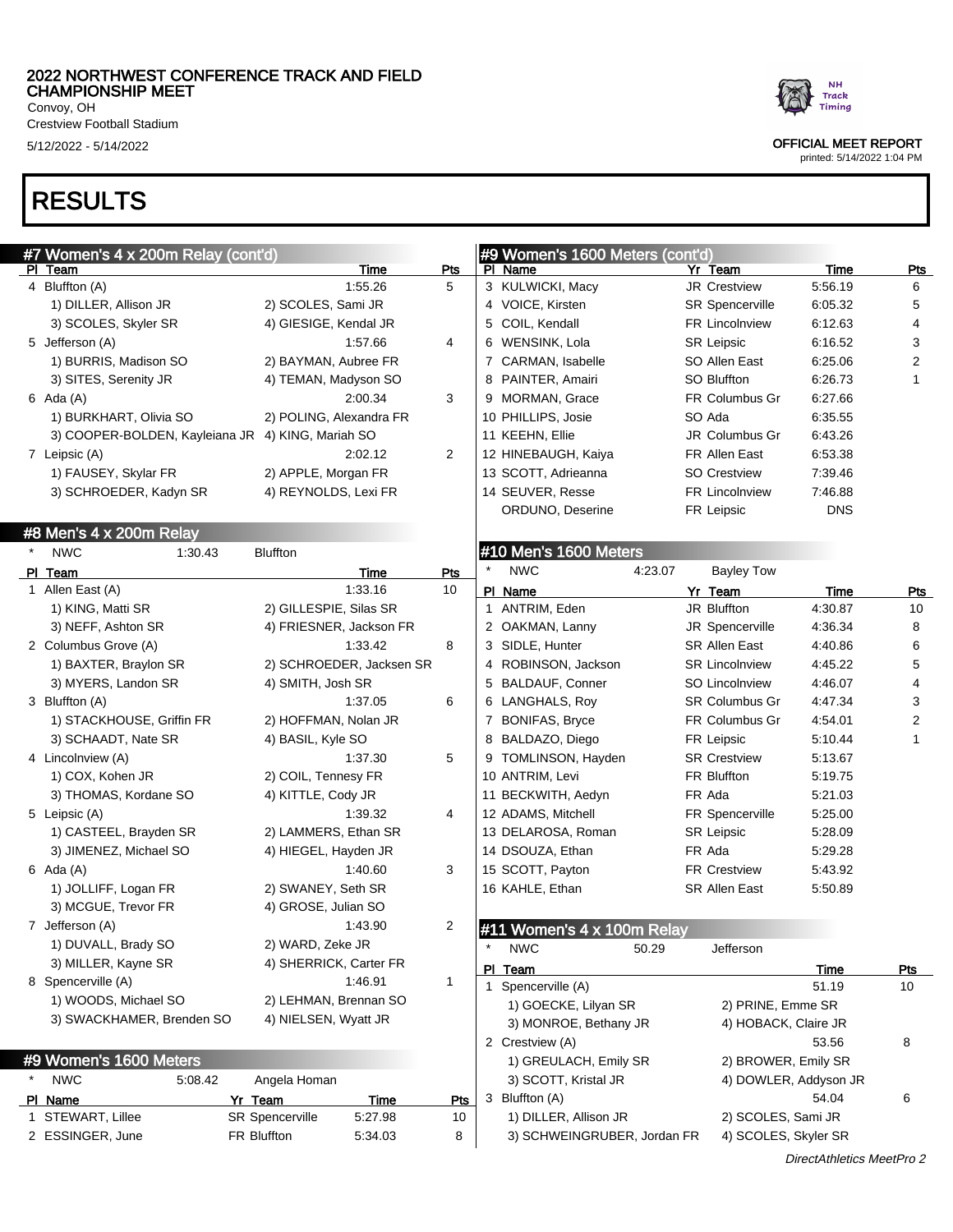Crestview Football Stadium

# RESULTS

| #11 Women's 4 x 100m Relay (cont'd)                  |                          |                |         | #13 Women's 400 Meters   |       |                         |               |                |                         |
|------------------------------------------------------|--------------------------|----------------|---------|--------------------------|-------|-------------------------|---------------|----------------|-------------------------|
| PI Team                                              | Time                     | Pts            |         | <b>NWC</b>               | 58.12 | Kacie Mulholland        |               |                |                         |
| 4 Lincolnview (A)                                    | 54.84                    | 5              |         | PI Name                  |       | Yr Team                 | Time          | $H(PI)$ Pts    |                         |
| 1) DUNLAP, Reagan SO                                 | 2) MOUNT, Lilly SO       |                |         | 1 HEITMEYER, Peyton      |       | <b>SR Leipsic</b>       | 58.97         | 2(1)           | 10                      |
| 3) JONES, Lauren JR                                  | 4) HATCHER, Emma JR      |                |         | 2 SUMNER, Courtney       |       | JR Ada                  | 1:02.00       | 2(2)           | 8                       |
| 5 Jefferson (A)                                      | 55.34                    | 4              |         | 3 AUCHMUTY, Lauryn       |       | FR Columbus Gr          | 1:02.22       | 2(3)           | 6                       |
| 1) BURRIS, Madison SO                                | 2) TEMAN, Madyson SO     |                |         | 4 GOECKE, Lilyan         |       | <b>SR Spencerville</b>  | 1:02.88       | 2(4)           | 5                       |
| 3) JOSEPH, Alivia SO                                 | 4) SITES, Serenity JR    |                |         | 5 GREER, Lexie           |       | SO Spencerville         | 1:05.77       | 2(5)           | $\overline{4}$          |
| 6 Columbus Grove (A)                                 | 55.56                    | 3              |         | 6 MILLER, Baylee         |       | <b>SO Crestview</b>     | 1:06.86       | 1(1)           | 3                       |
| 1) GROTHAUS, Cenah FR                                | 2) BERMUDEZ, Makailey SO |                |         | 7 ANSPACH, Lauren        |       | <b>FR Lincolnview</b>   | 1:08.68       | 2(6)           | $\overline{2}$          |
| 3) DOTSON, Ella FR                                   | 4) CLOSSON, Kiersten SR  |                |         | 8 COMBS, Faith           |       | FR Bluffton             | 1:08.89       | 1(2)           | 1                       |
| 7 Leipsic (A)                                        | 56.26                    | 2              |         | 9 HELT, Chloee           |       | <b>SR Crestview</b>     | 1:09.60       | 1(3)           |                         |
| 1) FAUSEY, Skylar FR                                 | 2) GONZALEZ, Jennifer JR |                |         | 10 MULLINS, Lauren       |       | SR Ada                  | 1:12.07       | 1(4)           |                         |
| 3) SCHROEDER, Kadyn SR                               | 4) REYNOLDS, Lexi FR     |                |         | 11 RADER, Nautica        |       | SO Jefferson            | 1:12.72       | 2(7)           |                         |
| 8 Ada (A)                                            | 57.35                    | $\mathbf{1}$   |         | 12 MEHAFFIE, Julia       |       | JR Bluffton             | 1:15.44       | 1(5)           |                         |
| 1) COOPER-BOLDEN, Kayleiana JR 2) MULLINS, Lauren SR |                          |                |         | 13 HENIGE, Sara          |       | FR Columbus Gr          | 1:16.69       | 1(6)           |                         |
| 3) HAZELTON, Jilli SO                                | 4) POLING, Alexandra FR  |                |         | 14 SADOWSKI, Grace       |       | <b>JR Lincolnview</b>   | 1:18.64       | 1(7)           |                         |
|                                                      |                          |                |         | FRENCH, Lauren           |       | SO Jefferson            | <b>DNF</b>    | $\overline{c}$ |                         |
| #12 Men's 4 x 100m Relay                             |                          |                |         |                          |       |                         |               | $\mathbf{1}$   |                         |
| <b>NWC</b><br>43.34                                  | Lima C.C.                |                |         | GONZALEZ, Jennifer       |       | JR Leipsic              | <b>DNS</b>    |                |                         |
| PI Team                                              | <b>Time</b>              | Pts            |         | #14 Men's 400 Meters     |       |                         |               |                |                         |
| 1 Columbus Grove (A)                                 | 44.63                    | 10             | $\star$ | <b>NWC</b>               | 48.76 | John Guagenti           |               |                |                         |
| 1) BAXTER, Braylon SR                                | 2) REYNOLDS, Zach SO     |                |         |                          |       |                         |               |                |                         |
| 3) SCHROEDER, Jacksen SR                             | 4) SMITH, Josh SR        |                |         | PI Name                  |       | Yr Team<br>JR Jefferson | Time<br>51.40 | H(PI) Pts      | 10                      |
| 2 Allen East (A)                                     | 44.94                    | 8              |         | 1 TEMAN, Trent           |       |                         |               | 3(1)           |                         |
| 1) KING, Matti SR                                    | 2) GILLESPIE, Silas SR   |                |         | 2 VANGORDER, Joel        |       | <b>SR Spencerville</b>  | 51.69         | 3(2)           | 8                       |
| 3) NEFF, Ashton SR                                   | 4) FRIESNER, Jackson FR  |                |         | 3 STECHSCHULTE, Caleb    |       | <b>SR Columbus Gr</b>   | 52.53         | 3(3)           | 6                       |
| 3 Jefferson (A)                                      | 45.80                    | 6              |         | 4 BLANKEMEYER, Anden     |       | JR Columbus Gr          | 52.59         | 3(4)           | 5                       |
| 1) GROTHAUS, Lucas JR                                | 2) TEMAN, Trent JR       |                |         | 5 HARTING, Jaret         |       | <b>SO Crestview</b>     | 53.42         | 3(5)           | $\overline{\mathbf{4}}$ |
| 3) MILLER, Kayne SR                                  | 4) HOERSTEN, Cole JR     |                |         | 6 HATFIELD, Daegan       |       | <b>SR Lincolnview</b>   | 54.12         | 3(6)           | 3                       |
| 4 Bluffton (A)                                       | 46.26                    | 5              |         | 7 EASTERLING, Nasir      |       | JR Crestview            | 54.99         | 2(1)           | $\overline{2}$          |
| 1) STACKHOUSE, Griffin FR                            | 2) SHUTLER, Landon JR    |                |         | 8 CALDWELL, Chase        |       | JR Ada                  | 55.03         | 3(7)           | $\mathbf{1}$            |
| 3) SCHAADT, Nate SR                                  | 4) BASIL, Kyle SO        |                |         | 9 SCHAFER, Isen          |       | SO Allen East           | 55.51         | 2(2)           |                         |
| 5 Spencerville (A)                                   | 46.84                    | 4              |         | 10 COX, Kohen            |       | JR Lincolnview          | 55.57         | 3(8)           |                         |
| 1) GASKILL, Heath SR                                 | 2) KILL, Isaac JR        |                |         | 11 WEST, Rowan           |       | FR Ada                  | 56.31         | 2(3)           |                         |
| 3) MCMICHAEL, Braxton SO                             | 4) PRICHARD, Nick JR     |                |         | 12 DAVIS, Alek           |       | FR Bluffton             | 56.68         | 2(4)           |                         |
| $6$ Ada $(A)$                                        | 47.22                    | 3              |         | 13 WOODS, Michael        |       | SO Spencerville         | 56.70         | 2(5)           |                         |
|                                                      |                          |                |         | 14 WIREMAN, Kade         |       | JR Allen East           | 58.12         | 2(6)           |                         |
| 1) JOLLIFF, Logan FR                                 | 2) NEVERS, Seth SR       |                |         | 15 WARD, Zeke            |       | JR Jefferson            | 1:00.08       | 1(1)           |                         |
| 3) GREEN, Wyatt SO                                   | 4) SWANEY, Seth SR       |                |         | 16 HIEGEL, Reid          |       | FR Leipsic              | 1:02.97       | 1(2)           |                         |
| 7 Leipsic (A)                                        | 47.52                    | $\overline{c}$ |         | REYNOLDS, Jeremy         |       | JR Leipsic              | <b>DNF</b>    | 1              |                         |
| 1) JIMENEZ, Michael SO                               | 2) LAMMERS, Ethan SR     |                |         | SHUTLER, Landon          |       | JR Bluffton             | <b>DNS</b>    | $\overline{2}$ |                         |
| 3) BRECHT, Jayce FR                                  | 4) HIEGEL, Hayden JR     |                |         |                          |       |                         |               |                |                         |
| 8 Lincolnview (A)                                    | 48.31                    | 1              |         | #15 Women's 300m Hurdles |       |                         |               |                |                         |
| 1) COIL, Tennesy FR                                  | 2) TAYLOR, Tristan SR    |                |         | <b>NWC</b>               | 45.83 | Carlee McCluer          |               |                |                         |
| 3) KITTLE, Cody JR                                   | 4) BILL, Joel JR         |                |         | PI Name                  |       | Yr Team                 | <u>Time</u>   | $H(PI)$ Pts    |                         |
|                                                      |                          |                |         | 1 LINDEMAN, Lyv          |       | SO Jefferson            | 47.10         | $2(1)$ 10      |                         |



5/12/2022 - 5/14/2022 OFFICIAL MEET REPORT

printed: 5/14/2022 1:04 PM

2 FORTMAN, Brynn JR Columbus Gr 47.35 2(2) 8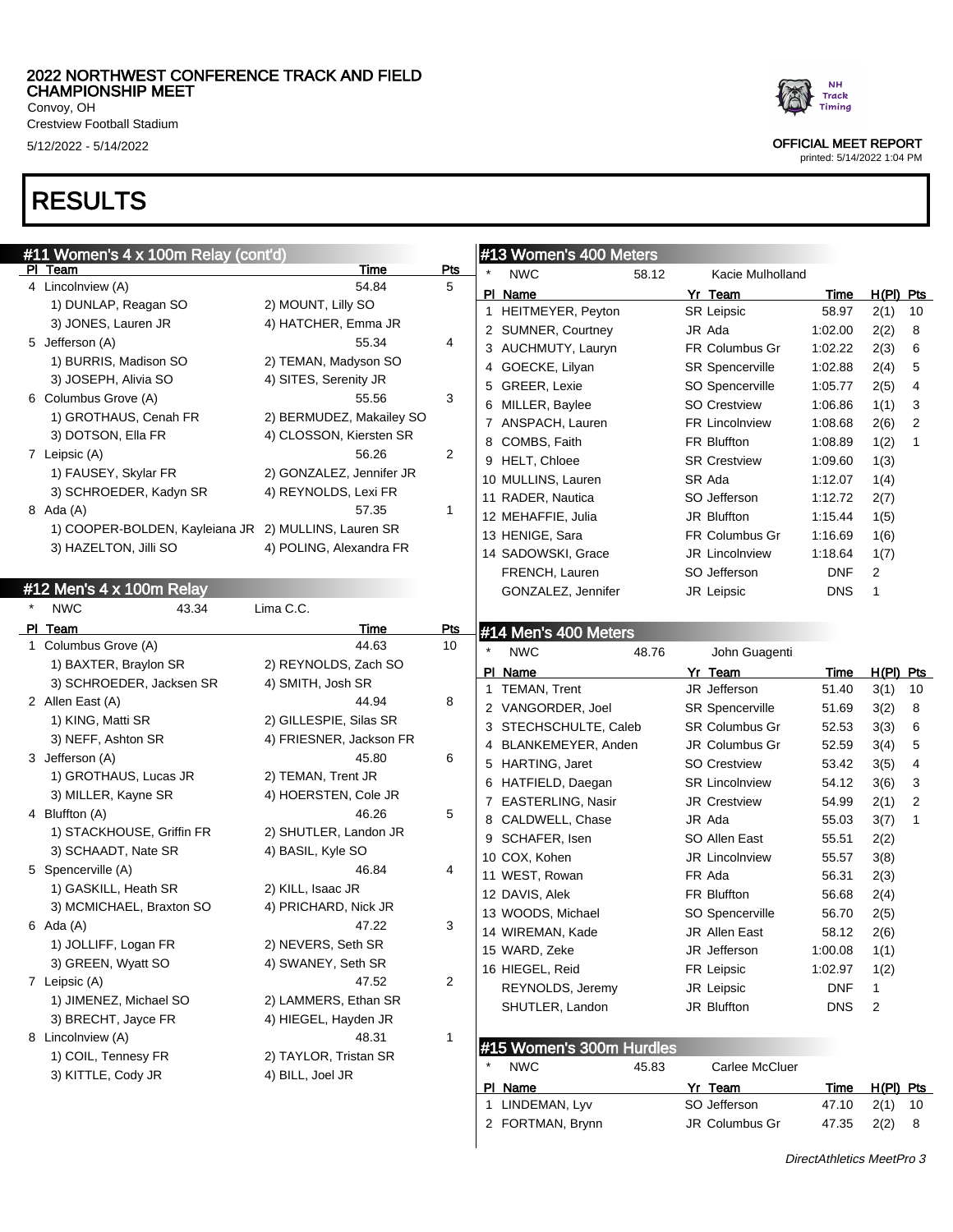Crestview Football Stadium

# RESULTS

## #15 Women's 300m Hurdles (cont'd)

| PI | Name                      | Yr Team               | Time       | H(PI) | Pts |
|----|---------------------------|-----------------------|------------|-------|-----|
|    | 3 JONES, Rilynn           | FR Allen East         | 47.48      | 2(3)  | 6   |
| 4  | MONROE, Bethany           | JR Spencerville       | 48.25      | 2(4)  | 5   |
| 5  | MCGUE, Josie              | <b>SR</b> Jefferson   | 49.58      | 2(5)  | 4   |
| 6  | GOECKE, Grace             | SO Spencerville       | 50.52      | 2(6)  | 3   |
| 7  | GREEN, Olivia             | SR Ada                | 52.89      | 1(1)  | 2   |
|    | 8 APPLE, Morgan           | <b>FR Leipsic</b>     | 53.63      | 2(7)  | 1   |
|    | 9 SCOTT, Kristal          | <b>JR Crestview</b>   | 53.81      | 1(2)  |     |
|    | 10 SCHWEINGRUBER, Makayla | <b>JR Bluffton</b>    | 54.21      | 1(3)  |     |
|    | 11 LANGHALS, Mackenzie    | <b>SR Columbus Gr</b> | 54.68      | 1(4)  |     |
|    | 12 NIESE, Kendra          | <b>JR Leipsic</b>     | 55.47      | 1(5)  |     |
|    | 13 HATCHER, Lindsey       | <b>FR Lincolnview</b> | 56.26      | 1(6)  |     |
|    | 14 SNYDER, Kara           | <b>FR Bluffton</b>    | 1:03.94    | 1(7)  |     |
|    | KING, Mariah              | SO Ada                | <b>DNS</b> | 2     |     |
|    |                           |                       |            |       |     |

## #16 Men's 300m Hurdles

| $\star$ | <b>NWC</b>            | 39.50 | <b>Trevor Bassett</b>  |            |       |     |
|---------|-----------------------|-------|------------------------|------------|-------|-----|
| PI      | Name                  |       | Yr Team                | Time       | H(PI) | Pts |
| 1       | BOGART, Ethan         |       | <b>SR Bluffton</b>     | 39.96      | 2(1)  | 10  |
| 2       | REYNOLDS, Zach        |       | SO Columbus Gr         | 41.59      | 2(2)  | 8   |
| 3       | GROSE, Julian         |       | SO Ada                 | 41.59      | 2(3)  | 6   |
| 4       | BLANKEMEYER, Layton   |       | <b>FR Columbus Gr</b>  | 44.18      | 2(4)  | 5   |
| 5       | <b>HOPKINS, Caleb</b> |       | <b>JR Allen East</b>   | 44.24      | 1(1)  | 4   |
| 6       | GASKILL, Heath        |       | <b>SR Spencerville</b> | 44.54      | 1(2)  | 3   |
| 7       | BERROY, Nathan        |       | <b>SR Allen East</b>   | 45.69      | 1(3)  | 2   |
| 8       | RICKER, Cody          |       | <b>FR Lincolnview</b>  | 45.88      | 2(5)  | 1   |
| 9       | KRUSE, Carson         |       | <b>FR Bluffton</b>     | 45.90      | 1(4)  |     |
|         | 10 NIELSON, Dru       |       | <b>JR Crestview</b>    | 46.82      | 1(5)  |     |
|         | 11 DENMAN, Kaleb      |       | <b>FR Lincolnview</b>  | 49.79      | 2(6)  |     |
|         | 12 WALTHER, Jacob     |       | SO Leipsic             | 50.03      | 1(6)  |     |
|         | 13 VANGORDER, Carson  |       | <b>FR Spencerville</b> | 51.54      | 1(7)  |     |
|         | BROWN, Jackson        |       | SO Ada                 | <b>DNS</b> | 2     |     |
|         | <b>BRECHT, Jayce</b>  |       | FR Leipsic             | DNS        | 2     |     |
|         |                       |       |                        |            |       |     |

### #17 Women's 800 Meters

| <b>NWC</b>         | 2:15.91 | Hannah Chappell-Dick   |         |             |    | 2 RIDENOUR, Savanah    | SR Columbus Gr 27.02 (NW) |            | 3(2) |
|--------------------|---------|------------------------|---------|-------------|----|------------------------|---------------------------|------------|------|
| PI Name            |         | Yr Team                | Time    | $H(PI)$ Pts |    | 3 AUCHMUTY, Lauryn     | FR Columbus Gr            | 27.10 (NW) | 3(3) |
| 1 STEWART, Lillee  |         | <b>SR Spencerville</b> | 2:22.12 | 2(1)        | 10 | 4 HOBACK, Claire       | JR Spencerville           | 27.64 (NW) | 3(4) |
| 2 RICKER, Nadia    |         | SO Spencerville        | 2:25.68 | 2(2)        | 8  | 5 SUMNER, Courtney     | JR Ada                    | 27.70 (NW) | 2(1) |
| 3 ARMSTRONG, Ella  |         | SO Bluffton            | 2:31.23 | 2(3)        | 6  | 6 JONES, Rilvnn        | FR Allen East             | 27.85 (NW) | 3(5) |
| 4 GREULACH, Emily  |         | <b>SR Crestview</b>    | 2:39.04 | 2(4)        | 5  | <b>BURRIS, Madison</b> | SO Jefferson              | 27.98 (NW) | 3(6) |
| 5 EACHUS, Riley    |         | JR Bluffton            | 2:39.08 | 2(5)        | 4  | 8 DOWLER, Addyson      | <b>JR Crestview</b>       | 28.45 (NW) | 3(7) |
| 6 BURKHART, Olivia |         | SO Ada                 | 2:39.10 | 2(6)        | 3  | 9 GIESIGE, Kendal      | JR Bluffton               | 28.50 (NW) | 2(2) |
| 7 KULWICKI, Macy   |         | <b>JR Crestview</b>    | 2:44.80 | 2(7)        | 2  | 10 DUNLAP, Reagan      | <b>SO Lincolnview</b>     | 28.56 (NW) | 2(3) |
| 8 SNYDER, Maceyn   |         | <b>JR Lincolnview</b>  | 2:45.54 | 2(8)        |    | 11 MCGUE, Josie        | <b>SR</b> Jefferson       | 28.69 (NW) | 3(8) |
| 9 STETLER, Julia   |         | <b>SR Lincolnview</b>  | 2:48.33 | 2(9)        |    | 12 GREER, Lexie        | SO Spencerville           | 28.85 (NW) | 2(4) |
| 10 HAZELTON, Jilli |         | SO Ada                 | 2:53.73 | 1(1)        |    | 13 APPLE, Morgan       | FR Leipsic                | 28.92 (NW) | 2(5) |

## #17 Women's 800 Meters (cont'd) PI Name Yr Team Time H(PI) Pts GOSSARD, Victoria FR Allen East 2:54.36 1(2) KOCH, Alyssa FR Columbus Gr 2:55.55 1(3) CARMAN, Isabelle SO Allen East 2:55.95 1(4) BAYMAN, Aubree FR Jefferson 2:55.98 1(5) SCHROEDER, Hanna JR Columbus Gr 2:57.07 1(6) SCHROEDER, Zoey JR Leipsic 3:16.12 1(7) ORDUNO, Deserine FR Leipsic 3:32.22 1(8) #18 Men's 800 Meters NWC 1:57.70 Simon Derstine NWC 1:57.70 Nate Savidge PI Name Yr Team Time H(PI) Pts ARMSTRONG, Landon JR Bluffton \*\* 1:56.16 2(1) 10 2 CLOSSON, Carson SR Columbus Gr 1:59.99 2(2) 8 WATTS, Isaiah JR Crestview 2:03.03 2(3) 6 MORMAN, Caleb SR Columbus Gr 2:04.60 2(4) 5 HUTCHINSON, Mason SR Allen East 2:04.85 2(5) 4 DERSTINE, Sam JR Bluffton 2:04.90 2(6) 3 BALDAZO, Diego FR Leipsic 2:05.71 2(7) 2 BALDAUF, Conner SO Lincolnview 2:12.65 2(8) 1 JOHNS, Evan FR Lincolnview 2:12.90 2(9) BOOP, A.J. FR Spencerville 2:13.08 1(1) 11 DELAROSA, Roman SR Leipsic 2:19.60 1(2) SCOTT, Payton FR Crestview 2:20.98 1(3) 13 SELOVER, Mason SO Ada 2:22.69 1(4) NIELSEN, Wyatt JR Spencerville 2:25.29 1(5) KAHLE, Ethan SR Allen East 2:35.56 1(6) GOSSMAN, Dakota SO Ada 2:41.56 1(7) DUVALL, Brady SO Jefferson 2:51.91 1(8) #19 Women's 200 Meters NWC 25.40 Bonnie Stratton PI Name Yr Team Time H(PI) Pts HEITMEYER, Peyton SR Leipsic 25.72 (NW) 3(1) 10 2 RIDENOUR, Savanah SR Columbus Gr 27.02 (NW) 3(2) 8 AUCHMUTY, Lauryn FR Columbus Gr 27.10 (NW) 3(3) 6 4 HOBACK, Claire **JR** Spencerville 27.64 (NW) 3(4) 5 SUMNER, Courtney JR Ada 27.70 (NW) 2(1) 4 JONES, Rilynn FR Allen East 27.85 (NW) 3(5) 3

7 BURRIS, Madison SO Jefferson 27.98 (NW) 3(6) 2 8 DOWLER, Addyson JR Crestview 28.45 (NW) 3(7) 1 GIESIGE, Kendal JR Bluffton 28.50 (NW) 2(2)



## 5/12/2022 - 5/14/2022 OFFICIAL MEET REPORT

printed: 5/14/2022 1:04 PM

DirectAthletics MeetPro 4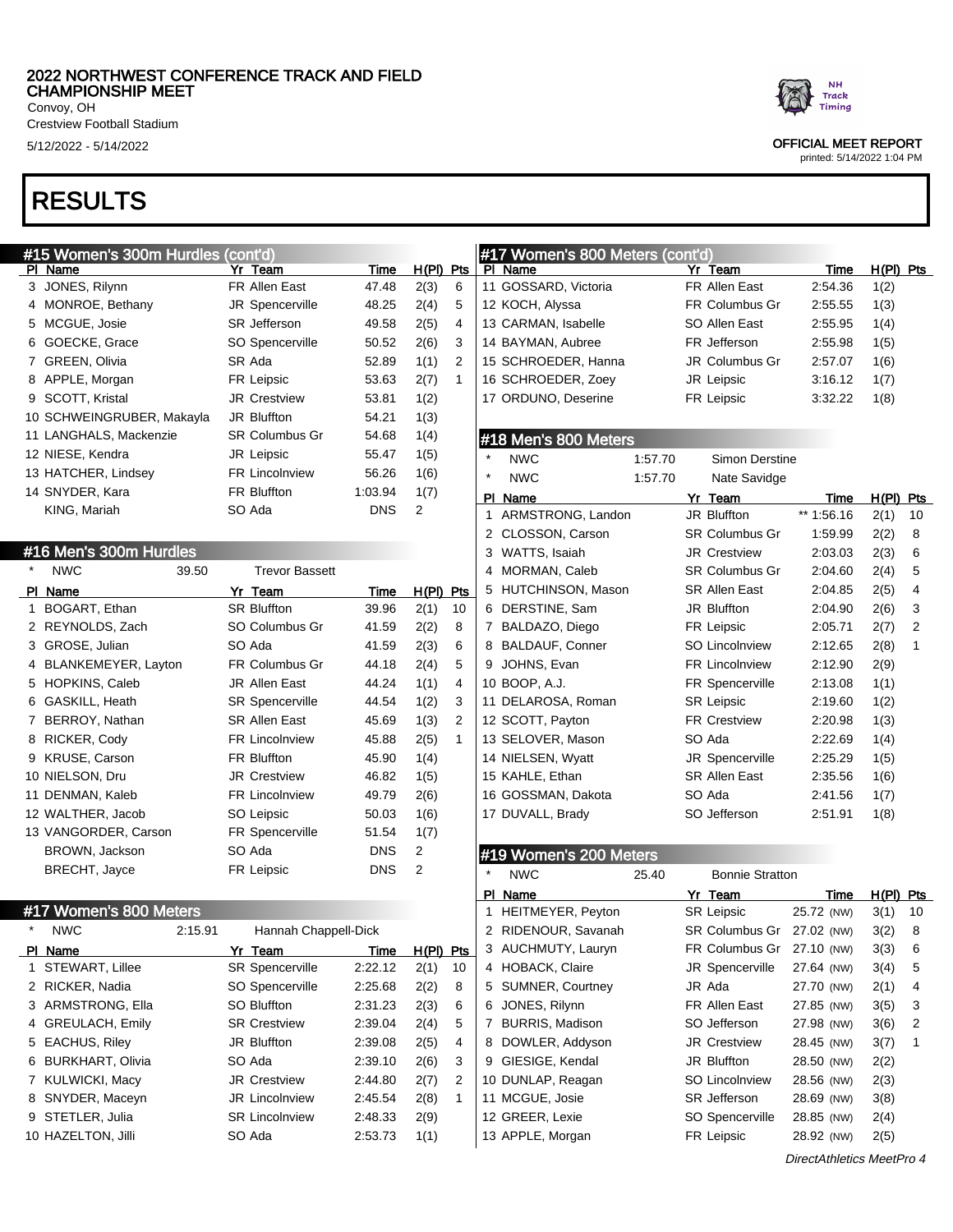Crestview Football Stadium

# RESULTS

| #19 Women's 200 Meters (cont'd) |                           |            |             |                         |         | #22 Men's 3200 Meters            |         |                       |                         |     |
|---------------------------------|---------------------------|------------|-------------|-------------------------|---------|----------------------------------|---------|-----------------------|-------------------------|-----|
| PI Name                         | Yr Team                   | Time       | $H(PI)$ Pts |                         |         | <b>NWC</b>                       | 9:36.38 | Mycah Grandstaff      |                         |     |
| 14 SCHWEINGRUBER, Jordan        | <b>FR Bluffton</b>        | 29.21 (NW) | 1(1)        |                         |         | PI Name                          |         | Yr_Team               | Time                    | Pts |
| 15 BROWER, Emily                | <b>SR Crestview</b>       | 30.30 (NW) | 1(2)        |                         |         | 1 SIDLE, Hunter                  |         | SR Allen East         | 9:57.88                 | 10  |
| 16 SADOWSKI, Grace              | <b>JR Lincolnview</b>     | 30.70 (NW) | 2(6)        |                         |         | 2 NYGAARD, Erik                  |         | JR Bluffton           | 10:05.91                | 8   |
| 17 DIAZ-ROLON, Gerielys         | SO Allen East             | 32.59 (NW) | 1(3)        |                         |         | 3 ELLERBROCK, Luke               |         | SO Columbus Gr        | 10:08.41                | 6   |
| POLING, Alexandra               | FR Ada                    | DNS (NW)   | 2           |                         |         | 4 OAKMAN, Lanny                  |         | JR Spencerville       | 10:46.20                | 5   |
|                                 |                           |            |             |                         |         | 5 ANDREAS, Theo                  |         | <b>SO Bluffton</b>    | 10:48.84                | 4   |
| #20 Men's 200 Meters            |                           |            |             |                         | 6       | TOW, Kreston                     |         | <b>FR Lincolnview</b> | 10:51.86                | 3   |
| <b>NWC</b>                      | 21.8h<br>Dave Basinger    |            |             |                         |         | 7 TITUS, Jalen                   |         | <b>SR Leipsic</b>     | 12:04.56                | 2   |
| PI Name                         | Yr Team                   | Time       | H(PI) Pts   |                         |         | 8 DSOUZA, Ethan                  |         | FR Ada                | 12:38.06                | 1   |
| 1 HOERSTEN, Cole                | JR Jefferson              | 23.31 (NW) | 3(1)        | 10                      |         | 9 ERICKSON, Landen               |         | JR Leipsic            | 12:49.69                |     |
| 2 BOGART, Ethan                 | <b>SR Bluffton</b>        | 23.41 (NW) | 2(1)        | 8                       |         | 10 DOWNING, Brailyne             |         | FR Ada                | 13:08.90                |     |
| 3 KING, Matti                   | <b>SR Allen East</b>      | 23.51 (NW) | 3(2)        | 6                       |         | 11 ADAMS, Mitchell               |         | FR Spencerville       | 13:39.84                |     |
| 4 SMITH, Josh                   | SR Columbus Gr 23.77 (NW) |            | 3(3)        | 5                       |         | 12 MILLER, Gavin                 |         | <b>SR Allen East</b>  | 14:42.46                |     |
| 5 HIEGEL, Hayden                | JR Leipsic                | 23.92 (NW) | 3(4)        | 4                       |         | KOCH, Trent                      |         | JR Columbus Gr        | DQ                      |     |
| 6 VANGORDER, Joel               | <b>SR Spencerville</b>    | 24.04 (NW) | 2(2)        | 3                       |         | ROBINSON, Jackson                |         | <b>SR Lincolnview</b> | <b>DNS</b>              |     |
| 7 TEMAN, Trent                  | JR Jefferson              | 24.37 (NW) | 3(5)        | $\overline{\mathbf{c}}$ |         |                                  |         |                       |                         |     |
| 8 STACKHOUSE, Griffin           | <b>FR Bluffton</b>        | 24.54 (NW) | 2(3)        | 1                       |         | #23 Women's 4 x 400m Relay       |         |                       |                         |     |
| 9 SCHROEDER, Jacksen            | SR Columbus Gr 24.66 (NW) |            | 3(6)        |                         | $\star$ | <b>NWC</b>                       | 4:07.36 | Crestview             |                         |     |
| 10 FRIESNER, Jackson            | FR Allen East             | 24.67 (NW) | 3(7)        |                         |         | PI Team                          |         |                       | Time                    | Pts |
| 11 JOLLIFF, Logan               | FR Ada                    | 24.68 (NW) | 3(8)        |                         |         | 1 Spencerville (A)               |         |                       | 4:16.29                 | 10  |
| 12 KITTLE, Cody                 | JR Lincolnview            | 24.88 (NW) | 2(4)        |                         |         | 1) GOECKE, Grace SO              |         | 2) HOBACK, Claire JR  |                         |     |
| 13 TURNER, Jadon                | JR Leipsic                | 25.08 (NW) | 2(5)        |                         |         | 3) STEWART, Lillee SR            |         | 4) GOECKE, Lilyan SR  |                         |     |
| 14 SOWERS, Evan                 | <b>SO Crestview</b>       | 25.93 (NW) | 1(1)        |                         |         | 2 Columbus Grove (A)             |         |                       | 4:17.85                 | 8   |
| 15 GIDDENS, Keegan              | SR Ada                    | 26.47 (NW) | 1(2)        |                         |         | 1) FORTMAN, Brynn JR             |         | 2) DOTSON, Ella FR    |                         |     |
| 16 SWACKHAMER, Brenden          | SO Spencerville           | 27.13 (NW) | 1(3)        |                         |         | 3) CLOSSON, Kiersten SR          |         |                       | 4) RIDENOUR, Savanah SR |     |
| COX, Kohen                      | JR Lincolnview            | DNS (NW)   | 2           |                         |         | 3 Bluffton (A)                   |         |                       | 4:27.22                 | 6   |
|                                 |                           |            |             |                         |         | 1) DILLER, Allison JR            |         | 2) SCOLES, Sami JR    |                         |     |
| #21 Women's 3200 Meters         |                           |            |             |                         |         | 3) SCOLES, Skyler SR             |         | 4) EACHUS, Riley JR   |                         |     |
| <b>NWC</b>                      | 11:20.74<br>Angela Holman |            |             |                         |         | 4 Ada (A)                        |         |                       | 4:29.13                 | 5   |
| PI Name                         | Yr Team                   | Time       |             | <u>Pts</u>              |         | 1) KING, Mariah SO               |         |                       | 2) BURKHART, Olivia SO  |     |
| 1 ESSINGER, June                | <b>FR Bluffton</b>        | 13:27.56   |             | 10                      |         | 3) GREEN, Olivia SR              |         |                       | 4) SUMNER, Courtney JR  |     |
| 2 PHILLIPS, Josie               | SO Ada                    | 13:53.50   |             | 8                       |         | 5 Crestview (A)                  |         |                       | 4:35.99                 | 4   |
| 3 VOICE, Kirsten                | <b>SR Spencerville</b>    | 14:06.82   |             | 6                       |         | 1) GREULACH, Emily SR            |         | 2) MILLER, Baylee SO  |                         |     |
| 4 SNYDER, Olivia                | <b>FR Lincolnview</b>     | 14:22.07   |             | 5                       |         | 3) HELT, Chloee SR               |         | 4) KULWICKI, Macy JR  |                         |     |
| 5 TUTTLE, Mackay                | FR Bluffton               | 14:45.18   |             | 4                       |         | 6 Lincolnview (A)                |         |                       | 4:41.18                 | 3   |
| 6 EDGINGTON, Rylie              | SR Spencerville           | 14:49.43   |             | 3                       |         | 1) STETLER, Julia SR             |         | 2) COIL, Kendall FR   |                         |     |
| 7 KEEHN, Ellie                  | JR Columbus Gr            | 15:02.52   |             | 2                       |         | 3) SNYDER, Maceyn JR             |         |                       | 4) ANSPACH, Lauren FR   |     |
| 8 MORMAN, Grace                 | FR Columbus Gr            | 15:14.00   |             | 1                       |         | 7 Allen East (A)                 |         |                       | 5:09.95                 | 2   |
| <b>HAZELTON, Jilli</b>          | SO Ada                    | <b>DNF</b> |             |                         |         | 1) GOSSARD, Victoria FR          |         |                       | 2) CARMAN, Isabelle SO  |     |
| WENSINK, Lola                   | <b>SR Leipsic</b>         | <b>DNS</b> |             |                         |         | 3) HINEBAUGH, Kaiya FR           |         | 4) MUNRO, Sydney FR   |                         |     |
| ORDUNO, Deserine                | FR Leipsic                | <b>DNS</b> |             |                         |         |                                  |         |                       |                         |     |
|                                 |                           |            |             |                         |         | #24 Men's $4 \times 400$ m Relay |         |                       |                         |     |

NWC 3:26.69 Bluffton



5/12/2022 - 5/14/2022 OFFICIAL MEET REPORT

printed: 5/14/2022 1:04 PM